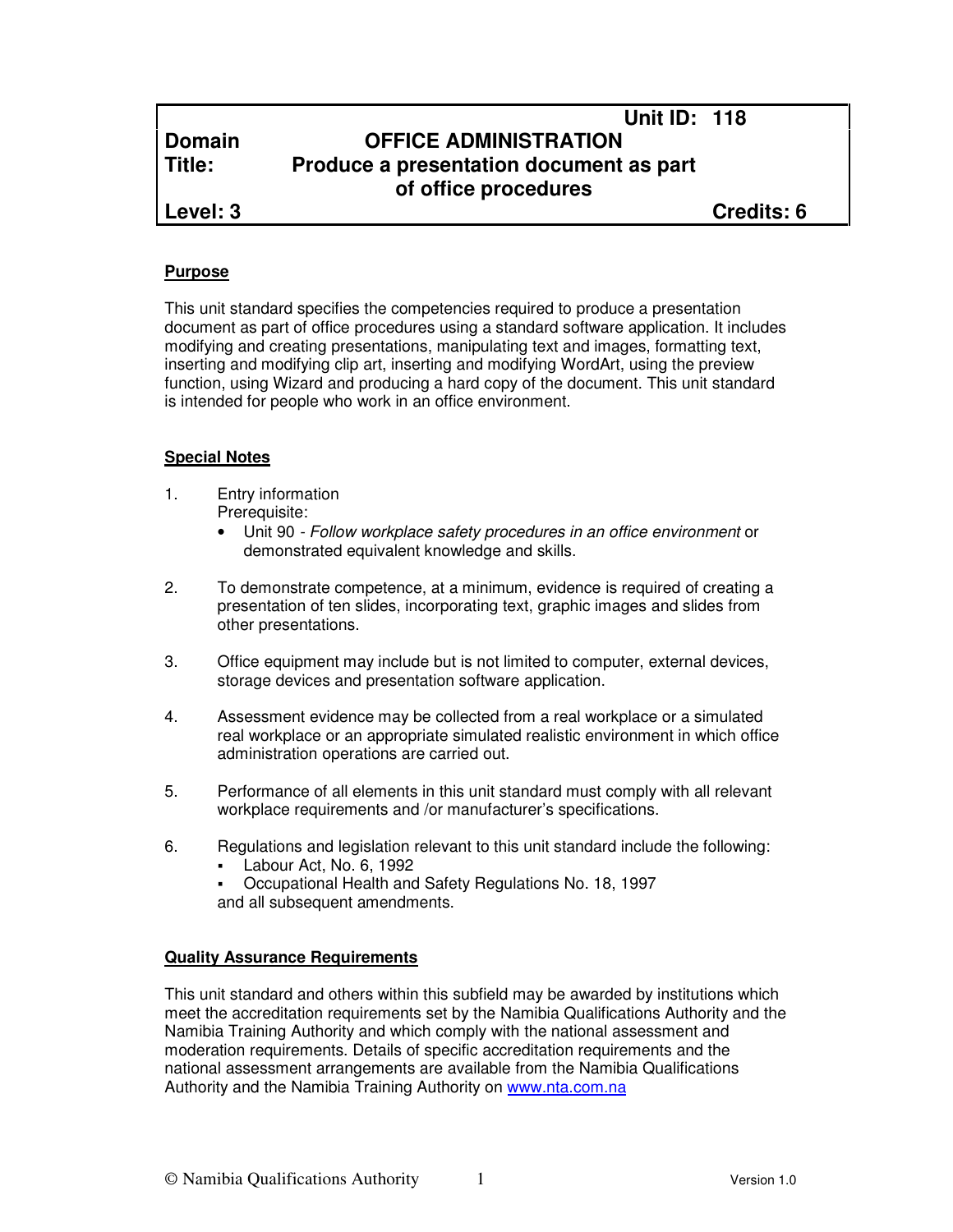# **Elements and Performance Criteria**

## **Element 1: Modify a presentation document**

## **Performance Criteria**

- 1.1 Presentation application is accessed.
- 1.2 Existing presentation document is opened.
- 1.3 Modifications are made.
- 1.4 Document is saved.
- 1.5 Presentation application is closed and exited.

## **Element 2: Create a presentation**

#### **Range**

Automatic slide layout format may include title slide, bulleted lists, column text, table.

## **Performance Criteria**

- 2.1 Background design is selected.
- 2.2 Appropriate slide layout format is selected.
- 2.3 A new slide is inserted.
- 2.4 Text is entered into slide.

## **Element 3: Manipulate texts and images**

#### **Performance Criteria**

- 3.1 Texts and images are duplicated by using copy and paste.
- 3.2 Texts and images are moved by using cut and paste.
- 3.3 Past slides are copied and cut.
- 3.4 Slides are deleted if necessary.
- 3.5 Headers and footers are inserted.

## **Element 4: Format text**

#### **Range**

Formatting may include font types, font sizes and application of different colours to text font.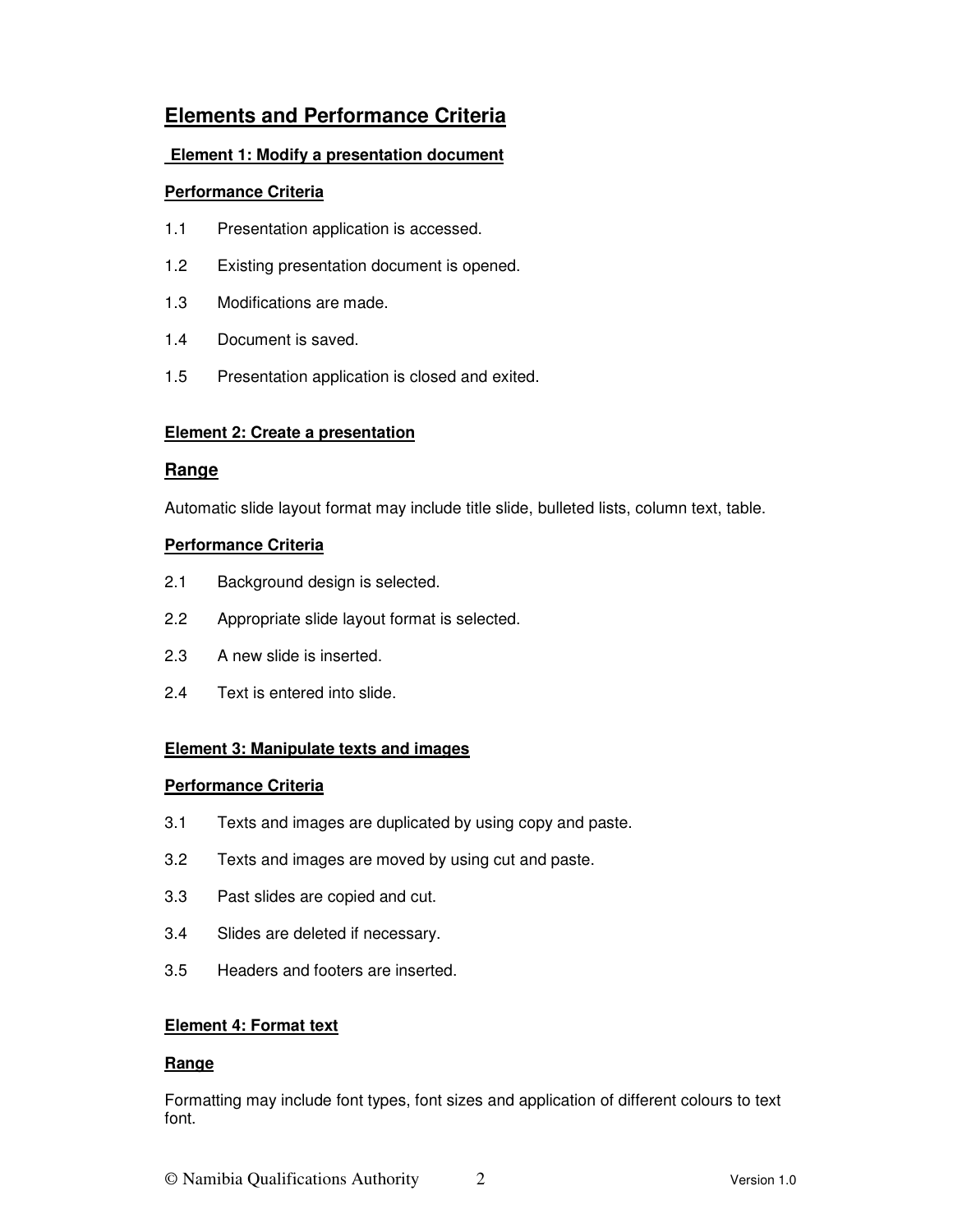Alignment may include left, right, centre, adjusting of line spacing between paragraphs and selection of bullets and numbers.

#### **Performance Criteria**

- 4.1 Text is formatted.
- 4.2 Text is aligned.

#### **Element 5: Modify text boxes**

#### **Performance Criteria**

- 5.1 Text boxes are resized and moved within a slide.
- 5.2 Text boxes are deleted, if necessary.
- 5.3 Line weights, style and colours of text box are set.

#### **Element 6: Insert and modify clip art**

#### **Performance Criteria**

- 6.1 Clip art is inserted from the gallery or disk.
- 6.2 Colours are changed.
- 6.3 Colour contrasts in picture are increased or decreased.
- 6.4 Picture is cropped away.
- 6.5 Watermark is created.
- 6.6 Picture is rotated or flipped.

#### **Element 7: Insert and modify WordArt**

#### **Performance Criteria**

- 7.1 Font and font size is changed.
- 7.2 Options are selected from WordArt gallery.
- 7.3 WordArt shape is changed and rotated.
- 7.4 WordArt text is formatted.

#### **Element 8: Use the preview function**

#### **Performance Criteria**

8.1 Presentation document is previewed in slide, outline, slide sorting or notes view.

© Namibia Qualifications Authority 3 Version 1.0